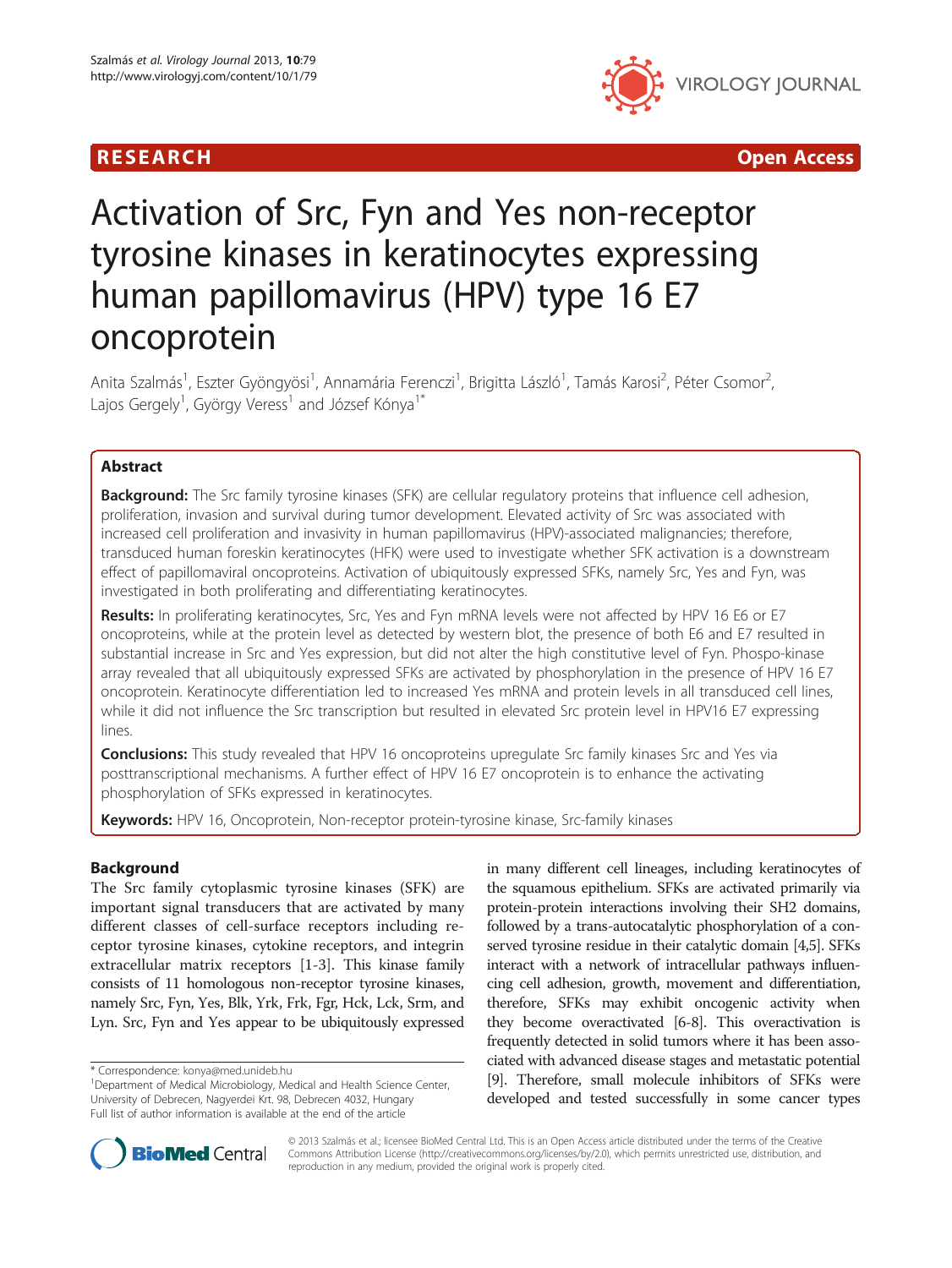including ovarian, prostate, skin, hepatocellular, pancreatic, and non-small cell lung cancer for suppression of neoplastic cell proliferation and invasive capacity [[10](#page-8-0)-[15](#page-8-0)]. Recent studies have demonstrated elevated Src activity in cervical cancer tissues, and treatment with Src kinase inhibitors caused decreased cell motility and invasion abilities of cervical cancer cell lines [\[16-18](#page-8-0)]. Thus, Src inhibitors are considered as promising therapy molecules also for human cervical carcinomas [[19](#page-8-0)]. However, the factors inducing SFK upregulation in cervical cancer, the second leading cause of death from cancer in women worldwide, are still to be clarified.

The major etiological factors of cervical cancer are human papillomaviruses (HPV), as nearly 100% of cervical cancers are positive for high-risk HPVs, HPV16 and HPV18 being the most prevalent genotypes detected in cervical carcinomas [\[20\]](#page-8-0). HPVs are considered as the most prevalent sexually transmitted infectious agents and are also frequently associated with other anogenital and oropharyngeal malignancies [[21](#page-8-0)]. HPVs are small, non-enveloped DNA viruses that infect the cutaneous and mucosal epithelia with a life cycle tightly linked to the differentiation of the host epithelial cell [\[22\]](#page-8-0). Persistent highrisk HPV infection of epithelial cells results in permanent expression of the E6 and E7 viral oncoproteins, which play crucial roles in the induction and the maintenance of malignant transformation of the host cell [[23,24](#page-8-0)]. The E6 and E7 oncoproteins of high-risk HPV viruses are able to reprogram their host cell regulatory pathways via associating with several signaling molecules involved in the regulation of cell-cycle progression and cellular differentiation, thereby promoting abnormal cell proliferation and neoplastic transformation [[23,25\]](#page-8-0). This property of HPV oncoproteins raises the question whether the activation of SFKs in cervical cancer tissues and cell lines is a downstream effect of papillomaviral oncoproteins or it develops later during the oncogenic clonal selection.

In the present study, we investigated both the expression and the activation by phosphorylation of the ubiquitously expressed SFKs, namely Src, Yes, and Fyn in retrovirus transduced keratinocytes expressing HPV 16 E6, E7 or both oncoproteins under proliferating and differentiating culture conditions. Src and Yes expression was influenced differently by papillomaviral oncoproteins and differentiation, whereas the constitutively high Fyn expression was not affected by them. Nevertheless, the phosphorylation of the above SFKs was uniformly increased in the presence of E7 oncoprotein.

# Results

# Effect of HPV 16 E6 and E7 on the expression of Src family kinases in human keratinocytes

Human foreskin keratinocytes (HFK) expressing HPV 16 oncoproteins were tested for the expression and the

activity of SFKs. HFK cells were transduced by recombinant retroviruses carrying either the empty control vector (LXSN) or vectors encoding HPV 16 E6, E7 or both oncogenes as described previously [\[26\]](#page-8-0). The cell lines were cultured in serum-free medium to maintain proliferation. The presence of functionally active E6 and E7 oncoproteins in the studied cells was confirmed by Western blot analysis revealing altered expression of their main targets, the cellular p53 and Rb tumor suppressor proteins, respectively (Figure [1](#page-2-0)A). Substantial reduction of p53 protein level indicated that E6 transduced cell lines indeed expressed the functional oncoprotein. Analogously, the presence of functional E7 was indicated by decreased level of Rb protein.

In light of recent publications indicating that certain SFKs might be overactivated during the process of HPVassociated cervical carcinogenesis [\[16](#page-8-0)-[18\]](#page-8-0), we examined both the individual and the combined effects of HPV 16 E6 and E7 oncoproteins on the expression and activity of ubiquitously expressed SFKs, namely Src, Yes, and Fyn. Western blot analysis revealed that there was a significant increase in Src and Yes protein levels in the presence of both oncogenes, compared to the cells containing the empty vector or only one of the oncogenes (Figure [1B](#page-2-0)). A constitutively high level of Fyn protein was observed in all the studied cell lines suggesting that E6 and E7 oncoproteins have little, if any further effect on Fyn expression in human keratinocytes. Western blot analysis using phospho-Src antibody revealed that SFK activation by phosphorylation required E7 but was independent form E6 function. The applied antibody can detect both Src phosphorylated at Y416 and other SFKs phosphorylated at homologous tyrosine residues. Since both the steady state level and the activation state of two SFKs, Src and Fyn were affected by HPV 16 oncoproteins, we also quantitated the RNA transcripts of the studied SFKs. Nevertheless, the quantitative RT-PCR analysis could not reveal transcriptional mechanisms behind the different protein levels, the HPV 16 oncoproteins did not alter significantly the transcription of either SFK (Src, Yes) with inducible protein level, and the HPV related transcriptional pattern of Src was very similar to that of Fyn with constitutively high protein level (Figure [1](#page-2-0)C).

# Effect of HPV 16 E6 and E7 on the phosphorylation of Src family kinases in human keratinocytes

Since western blot analysis revealed that the presence of HPV 16 E7 is associated with elevated SFK phosphorylation in HFK cells, we wished to evaluate the effect of E6 and E7 oncoproteins on the phosphorylation state of the individual members of the Src family on those tyrosine residues that are phosphorylated upon activation and therefore indicating increased kinase activity. To this end, human phospho-kinase array was performed from whole cell lysates. The results showed that in the presence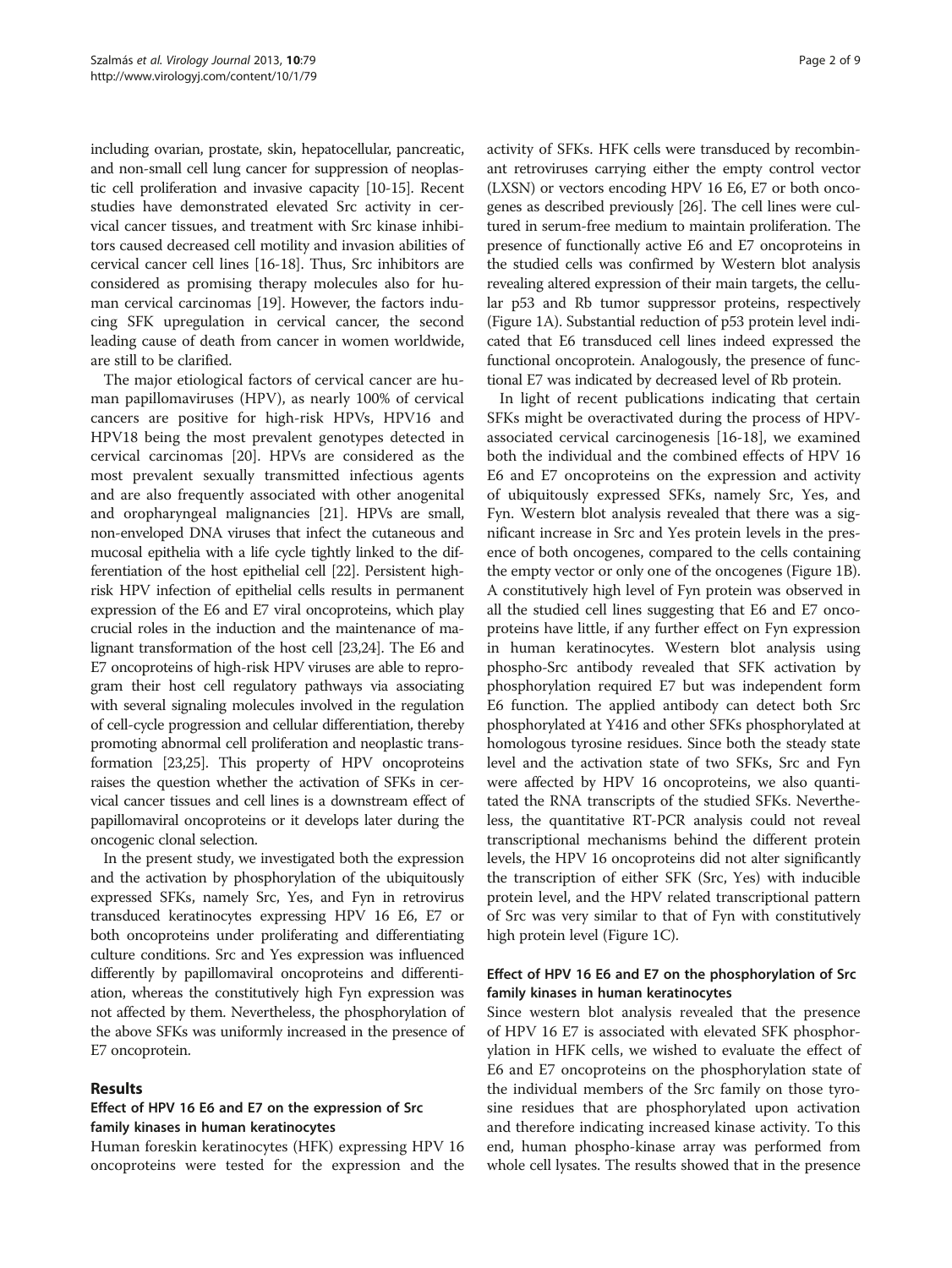<span id="page-2-0"></span>

of E7 there was a significant increase in the phosphorylation levels of all three ubiquitously expressed SFKs, while E6 had no effect on their activating phosphorylation when compared to control cells (Figure [2](#page-3-0)A-B).

The phospho-kinase array also provided further information on activating phosphorylation of relevant proteins such as p53 and four other SFKs. As expected, the level of p53 protein phosphorylated at serine residues S15, S46 or S392 increased in the presence of E7 oncoprotein and reflected well the p53 degradation in the presence of E6 (Figure [3A](#page-4-0)-B). The p53 phosphorylation pattern assisted the study in two ways: first, it further confirmed the eligibility of the transduced cell lines for papillomaviral functional analysis; second, it revealed that the capture based array could measure even the phosphorylated fraction of protein levels hardly or not detected by western blot.

The other extra information obtained from the phosphokinase array was the detection of four other SFKs, namely Lyn, Lck, Fgr, and Hck, which tend to be expressed in cells of lymphoid origin. All transduced keratinocyte lines lacked activated Lyn, Lck and Fgr non-receptor tyrosine kinases, while some spot densities could be detected for activated Hck in the presence of E7 (Figure [2](#page-3-0)A). Hck mRNA could also be detected independently from papillomaviral

oncoproteins (data not shown); however, the Hck protein level was below the detection limit of western blot suggesting a minor role for this member of the family in keratinocytes.

# Cellular differentiation alters expression of SFKs in keratinocytes expressing HPV16 E6, E7 or both oncoproteins

Next, we studied whether the effect of HPV 16 E6 and E7 oncoproteins on the expression and activity of Src, Yes and Fyn could be affected by cellular differentiation. Human keratinocytes transduced by HPV 16 E6, E7 or both oncogenes were cultured in the presence of serum and high calcium to induce cellular differentiation. In the tested cell cultures, successful initiation of cellular differentiation was confirmed as described previously [\[26\]](#page-8-0). First we confirmed that the activities of E6 and E7 oncoproteins were maintained in differentiating cells as well. Concomitant with the presence of E6 or E7, decreased levels of p53 or pRb proteins could be observed, respectively (Figure [4](#page-5-0)A).

In differentiating keratinocytes, Src protein expression was upregulated in a similar manner to that in proliferating keratinocytes except the presence of E7 alone was sufficient to induce upregulation (Figure [4](#page-5-0)B). Neither differentiation,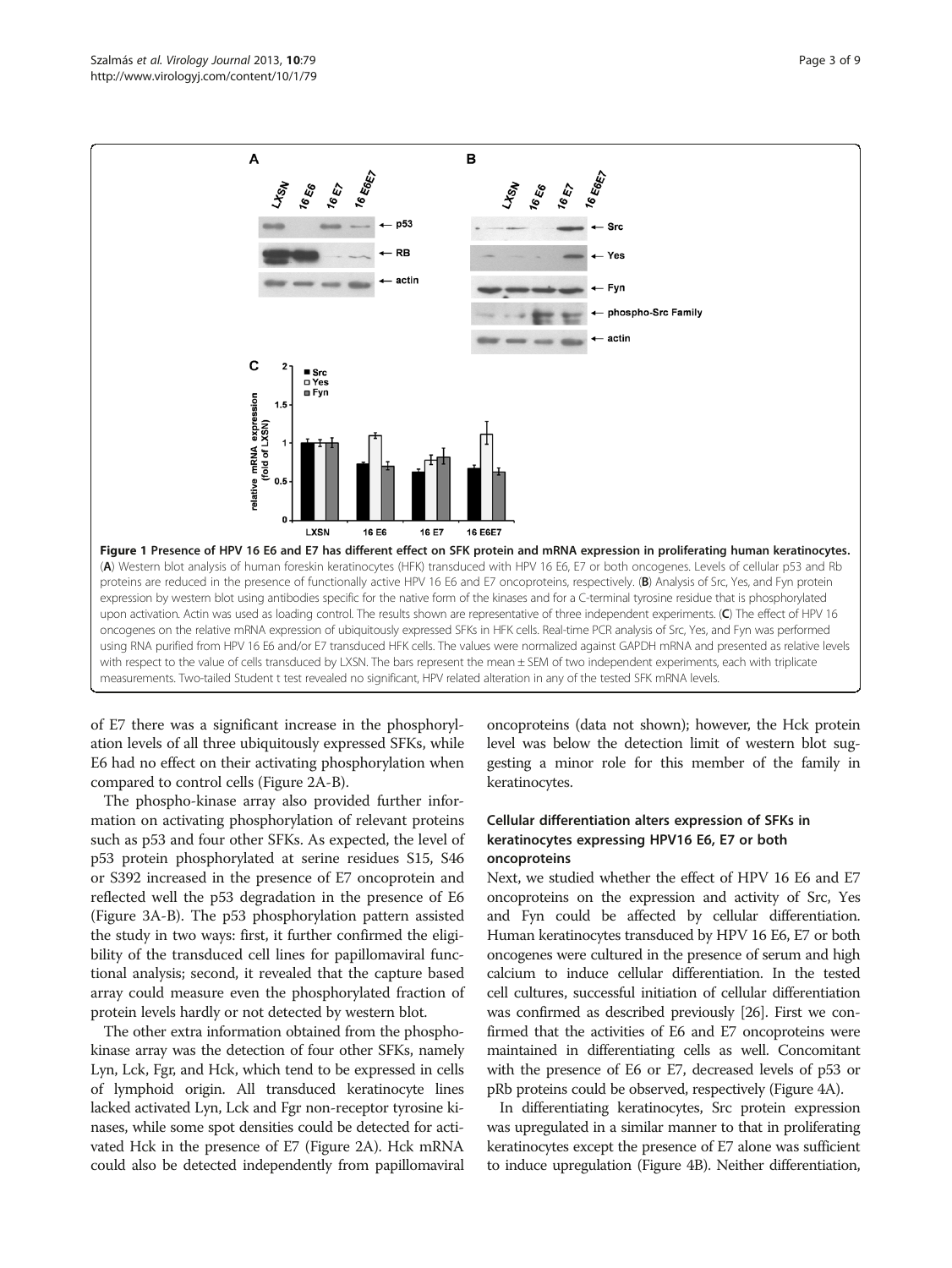<span id="page-3-0"></span>

nor the presence of papillomaviral oncoproteins resulted in significantly altered Src mRNA levels (Figure [4C](#page-5-0)). On the other hand, differentiation upregulated Yes protein expression to a level not influenced by papillomaviral oncoproteins (Figure [4](#page-5-0)B). Yes upregulation involved also transcriptional mechanisms, differentiation itself resulted in significant increase (P < 0.05) in Yes mRNA levels. Unlike in proliferating HFK lines, presence of E6 in the differentiating lines was significantly  $(P < 0.05)$  associated with increased Yes mRNA expression (Figure [4](#page-5-0)C). However, this transcriptional effect of E6 did not result in detectable alteration of Yes protein level (Figure [4](#page-5-0)B). Fyn protein level, likewise in proliferating HFK cells, was constitutively high and independent from papillomaviral oncoproteins (Figure [4B](#page-5-0)). Fyn mRNA level was also significantly increased  $(P < 0.05)$  in differentiating keratinocytes but it was not significantly altered in the presence papillomaviral oncoproteins (Figure [4](#page-5-0)C). Although differentiation of keratinocytes proved to act as a further regulatory

mechanism for the expression of certain SFKs, it left SFK phosphorylation unaffected (Figure [4](#page-5-0)B).

## **Discussion**

This study identified Src family non-receptor tyrosine kinases (SFKs) that are activated in the presence of HPV 16 oncoproteins. Enhanced activity of SFKs has been detected in a wide range of malignancies including cervical cancer, where the most studied member of the family, Src was shown to be overactive based on the presence of activating phosphorylation at Y416 [\[5,7,8](#page-8-0)]. Besides Src, this kinase family involves two other ubiquitously expressed non-receptor tyrosine kinases, namely Yes and Fyn, which are expressed in various cell types including keratinocytes. Although Yes and Fyn have not yet been studied in cervical cancer, they are overactivated in several malignancies. For instance, Yes kinase has been associated with increased cell proliferation and invasion of human melanoma and colon carcinoma cells [[9,27](#page-8-0)] and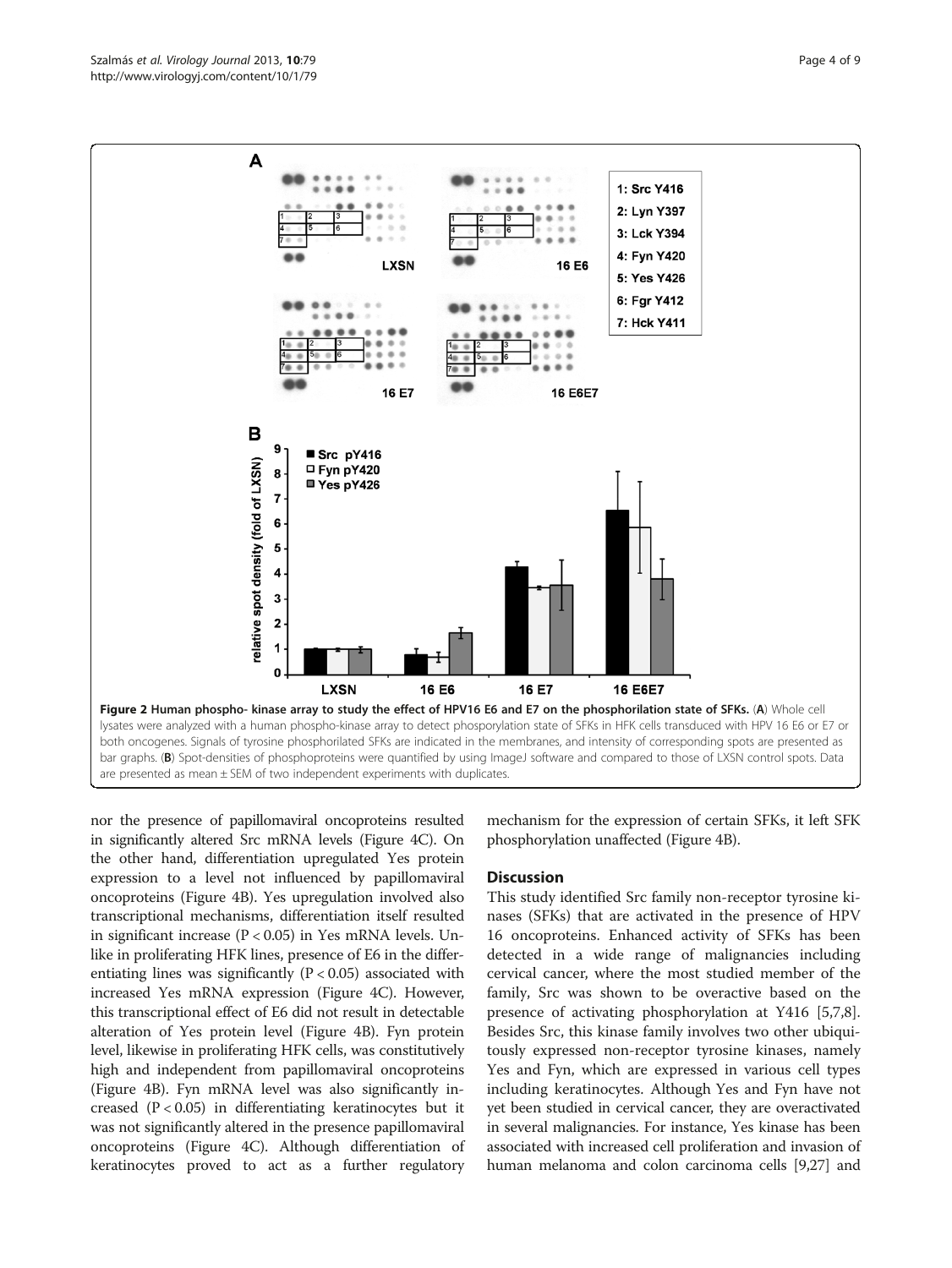<span id="page-4-0"></span>

Fyn kinase has been implicated in the progression and metastasis of prostate cancer [\[14](#page-8-0)]. Since activation of SFKs occurs by phosphorylation at a C-terminal Y416 residue of Src and at homologous tyrosine residues of the other members of the family, therefore, in our experiments we also used a phospho-SFK specific antibody to assess the changes in the overall activity of the SFKs, then we refined the individual activation state of these kinases.

In this study, transduction of primary human keratinocytes ensured the detection of early downstream effects of the papillomaviral oncogenes in the natural host cells. The experiments were performed from 5 to 8 passages after transduction, therefore, our observations were probably unaffected by clonal expansion of any random genomic alteration. Primary human keratinocytes can also be driven towards differentiation, which leads to changes

similar to those in the upper layers of the stratified squamous epithelium. Differentiating squamous cells lose their ability to proliferate and to replicate DNA which results in an intracellular condition targeted and reverted by papillomaviral oncoproteins. This mechanism ensures the effective viral replication in natural HPV infection [\[28,29](#page-8-0)]. As previously shown, the applied method was suitable to induce keratinocyte differentiation, thus, the differentiating keratinocyte cultures were considered to represent the upper layers, while the proliferating cultures to represent the basal layer of the squamous epithelium [\[26](#page-8-0)].

Cervical carcinogenesis has the unique feature of requiring papillomaviral i.e. exogenous oncoproteins from initiation to final stage. The E6 and E7 oncoproteins of the high-risk HPV types promote viral replication by interacting with cellular regulatory proteins [[25](#page-8-0)]. More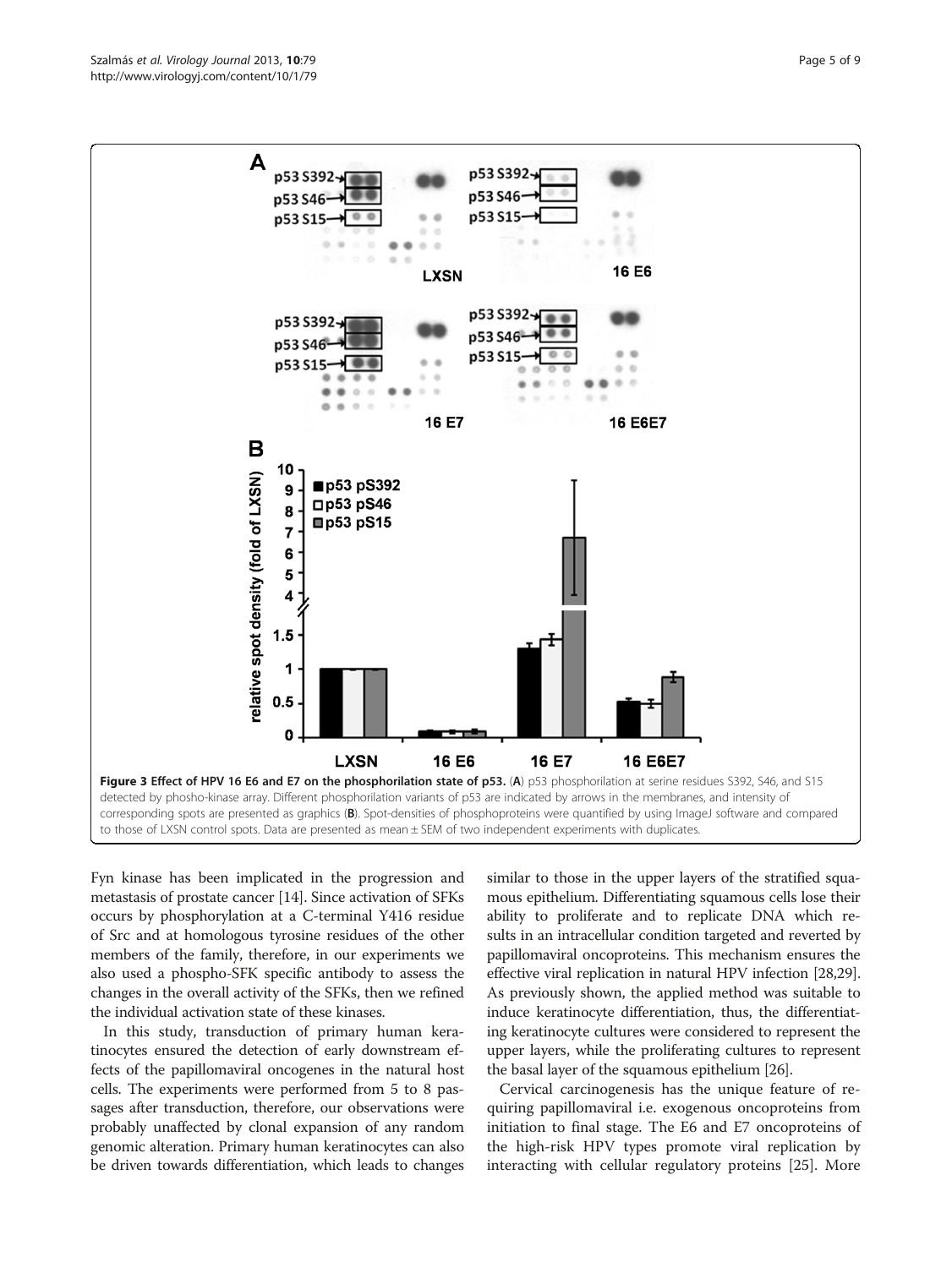<span id="page-5-0"></span>

specifically, association of high-risk E6 with tumor suppressor protein p53 leads to the proteasomal degradation of p53 via recruitment of an ubiquitin ligase, E6- AP. In addition, p53-independent activities of E6 such as telomerase activation, association with PDZ proteins and other cellular target proteins may also contribute to the oncogenic activities of high-risk E6 proteins [\[30,31](#page-8-0)]. High-risk E7 oncoprotein is able to promote neoplastic transformation mainly by binding and subsequently promoting the proteasome-mediated degradation of the hypophosphorylated, growth suppressive form of the retinoblastoma tumor suppressor protein (pRb, p105) and the related pocket proteins p107 and pRb2/p130, thus, causing aberrant S-phase entry in cells that would have normally withdrawn from the cell division cycle. Besides pRb, E7 can also associate and interfere with the activities of multiple cellular factors, such as AP1, HDAC-1, PCAF, BRCA1, CDK, and ATM that contribute to the dysregulation of the cell cycle and apoptosis, and cause

genomic instability [[25,32\]](#page-8-0). In this study, the levels of p53 and pRb tumor suppressor proteins in the transduced cells were used to demonstrate the presence of functional E6 and E7, respectively.

The key role of papillomaviral oncoproteins in cervical carcinogenesis, the ubiquitous availability of Src, Fyn and Yes non-tyrosine receptor kinases and the observed Src activation in cervical cancer suggest a link between these important oncogenic factors and the papillomaviral oncoproteins. Indeed, increased Src Y416 phosphorylation has been observed in both established cell lines (SiHa, HeLa) and biopsies of cervical carcinoma origin [[16\]](#page-8-0). The importance of SFK activation during cervical carcinogenesis is further supported by the notion that treatment with a small molecule Src kinase inhibitor or suppression of Src mRNA by siRNA treatment inhibited the proliferation of cervical cancer cell lines HeLa and SiHa [\[16](#page-8-0)]. Yasmeen and colleagues demonstrated that treatment of the above mentioned cervical carcinoma cell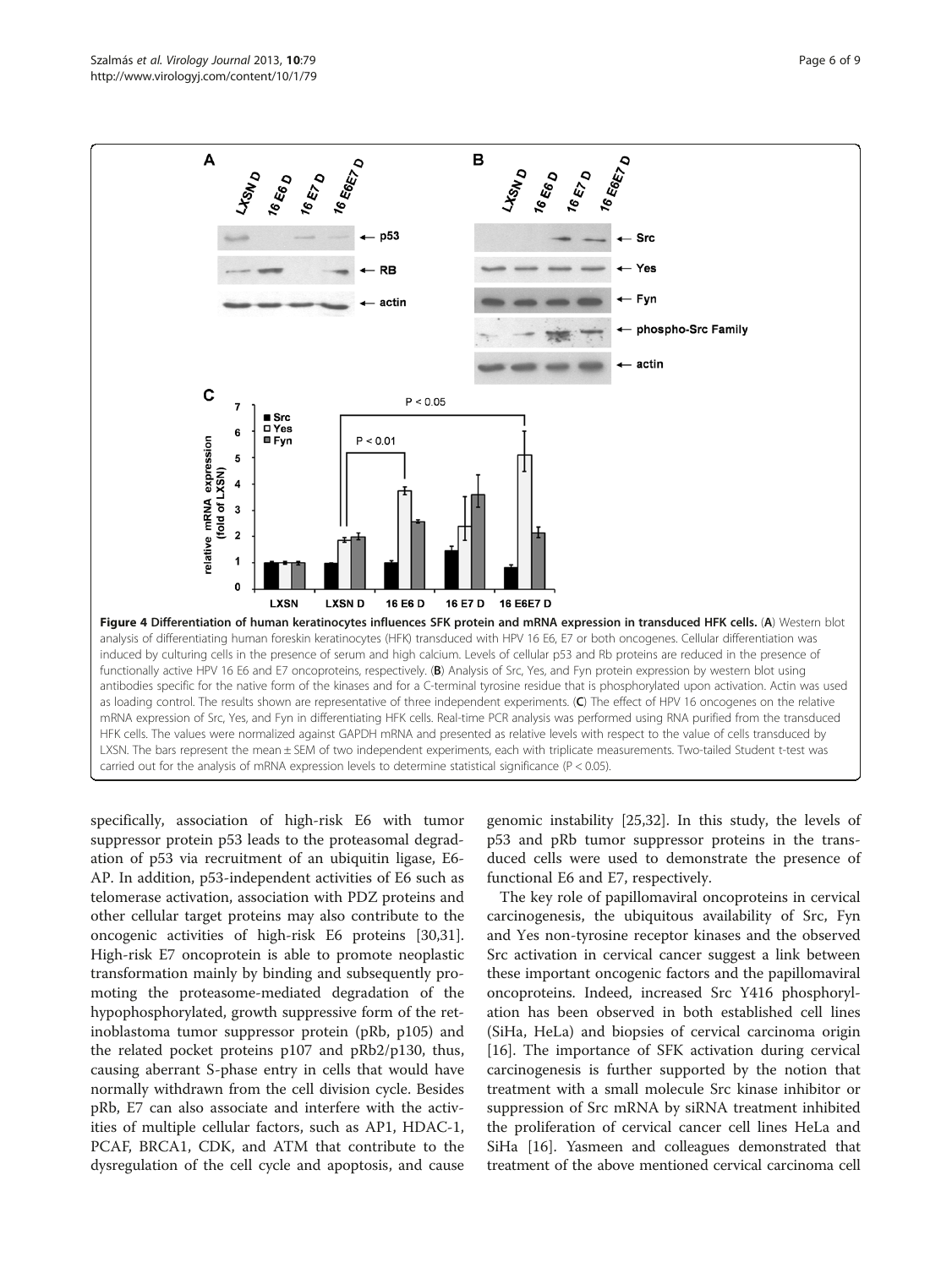lines with Src kinase inhibitors significantly decreases cell motility and invasion abilities, as well [[18](#page-8-0)]. Furthermore, nude mice xenograft experiments using HeLa cells showed that Src kinase inhibitors can also inhibit subcutaneous tumor growth significantly [\[16,17](#page-8-0)]. Despite the accumulating evidence regarding the importance of Src activation during cervical carcinogenesis, it is still not known whether the activation of Src and other SFKs in cervical cancer tissues and established cell lines is linked to papillomaviral oncoproteins or it develops later during the oncogenic clonal selection.

To investigate the involvement of high-risk HPV oncoproteins in SFK activation, first the effect of HPV 16 E6 and E7 oncoproteins was analyzed on SFK protein expression in transduced human primary keratinocytes, which revealed a heterogeneous response by Src, Yes and Fyn. In details, Src and Yes had similar requirement for both E6 and E7 to be upregulated in proliferating but not in differentiating keratinocytes. The latter condition itself made all transduced cell lines upregulate Yes protein expression with no further effect by papillomaviral oncoproteins. For Src upregulation, differentiation maintained the necessity of E7 activity but abrogated that of E6. Fyn protein expression was not influenced by the studied papillomaviral oncoproteins at all. Noteworthy, mRNA alterations could not be identified in the background of HPV 16 mediated SFK upregulation suggesting the importance of posttranscriptional regulatory mechanisms.

Despite the heterogenous effects on the protein expression, activation of Src, Yes and Fyn by phosphorylation was uniformly dependent on the presence of HPV 16 E7. Thus, the HPV 16 E7 oncoprotein, assisted also by the E6, might have dual effect on SFK activity. It can activate constitutively available non receptor tyrosine kinase Fyn and it can also elevate the intracellular level of others such as Src and Yes. Being available, Src, Yes and Fyn are uniformly activated by phosphorylation on Y416 and homologous tyrosine residues, respectively, in the presence of HPV 16 E7.

In this study, we observed HPV related alterations in the protein expression and activation of SFKs as a phenomenon. Underlying mechanisms can be proposed based on other studies. Our results on HPV mediated SFK activation are in agreement with a recent study where a kinase screen performed in HPV 16 E7 expressing RKO colorectal carcinoma cell lines revealed, that HPV 16 E7 expression results in substantially altered kinase requirements for viability of RKO cells [[33\]](#page-8-0). The presence of HPV 16 E7 was proposed to relieve the requirement of certain kinases for RKO viability either by targeting pRb and causing cell cycle progression or by targeting other signal transduction pathways. Another finding on simian virus 40 large T antigen revealed that pRb binding viral oncoproteins can activate Src by phosphorylation via relieving the pRb control [\[34](#page-8-0)].

In addition to the multiple intracellular pathways affected by papillomaviral oncoproteins, one has to consider their effect also on transmembrane tyrosine kinase receptors, since HPV has been shown to upregulate EGF-R and the associated focal adhesion kinase as well [[35,36\]](#page-8-0). The increased activity of growth factor receptors and the associated signaling molecules can also lead to SFK overactivation [\[37](#page-8-0)-[40\]](#page-8-0). Nevertheless, a model system of culturing homogeneous cell population will more likely detect mechanisms confined to the intracellular compartments then exogenous receptor mediated effects requiring cognate ligand binding.

Recent studies focusing on the downstream effects of Src activation in cervical cancer suggest that our results describing the phenomenon can be verified by functional assays to assess the effect of HPV oncoproteins on migrating or invading properties of the host cell [\[16](#page-8-0)-[18](#page-8-0)]. In this approach, either mutated HPV oncogenes coding oncoproteins with well characterized deficiencies or suppression of HPV oncogene expression by RNA interference might be used. Correlating the HPV related SFK alterations to epithelial structure and keratinocyte interactions in either organotypic raft cultures or xenograft studies can also support our findings in keratinocytes with calcium induced differentiation.

We believe the present study enlightened an important mechanism of papillomaviral oncoproteins which contributes to the development of malignant phenotype of the host epithelial cell. Since HPV oncogene expression is necessary to maintain the malignant phenotype of cervical cancer cells, the HPV related alterations such as the altered SFK expression or activity can be regarded as both initiating and maintaining oncogenic mechanisms.

## Conclusion

In addition to the high constitutive level of Fyn in keratinocytes, the E6 and E7 oncoproteins of HPV 16 increase the level of other Src family kinases such as Src and Yes via posttranscriptional mechanism. A further effect of HPV 16 E7 oncoprotein is to enhance the activating phosphorylation of all available SFKs. Taken together, our findings imply that high-risk HPV oncoproteins might influence the activation of SFKs during the development of HPV-associated malignancies, which should be taken into consideration during the development of treatment strategies with SFK inhibitors for these cancers.

# Materials and methods

# Cell cultures

Primary neonatal human foreskin keratinocytes (HFK) purchased from Invitrogen were transduced with the control LXSN retroviral vector or LXSN-based retroviral vectors expressing HPV16 E6, HPV16 E7 or both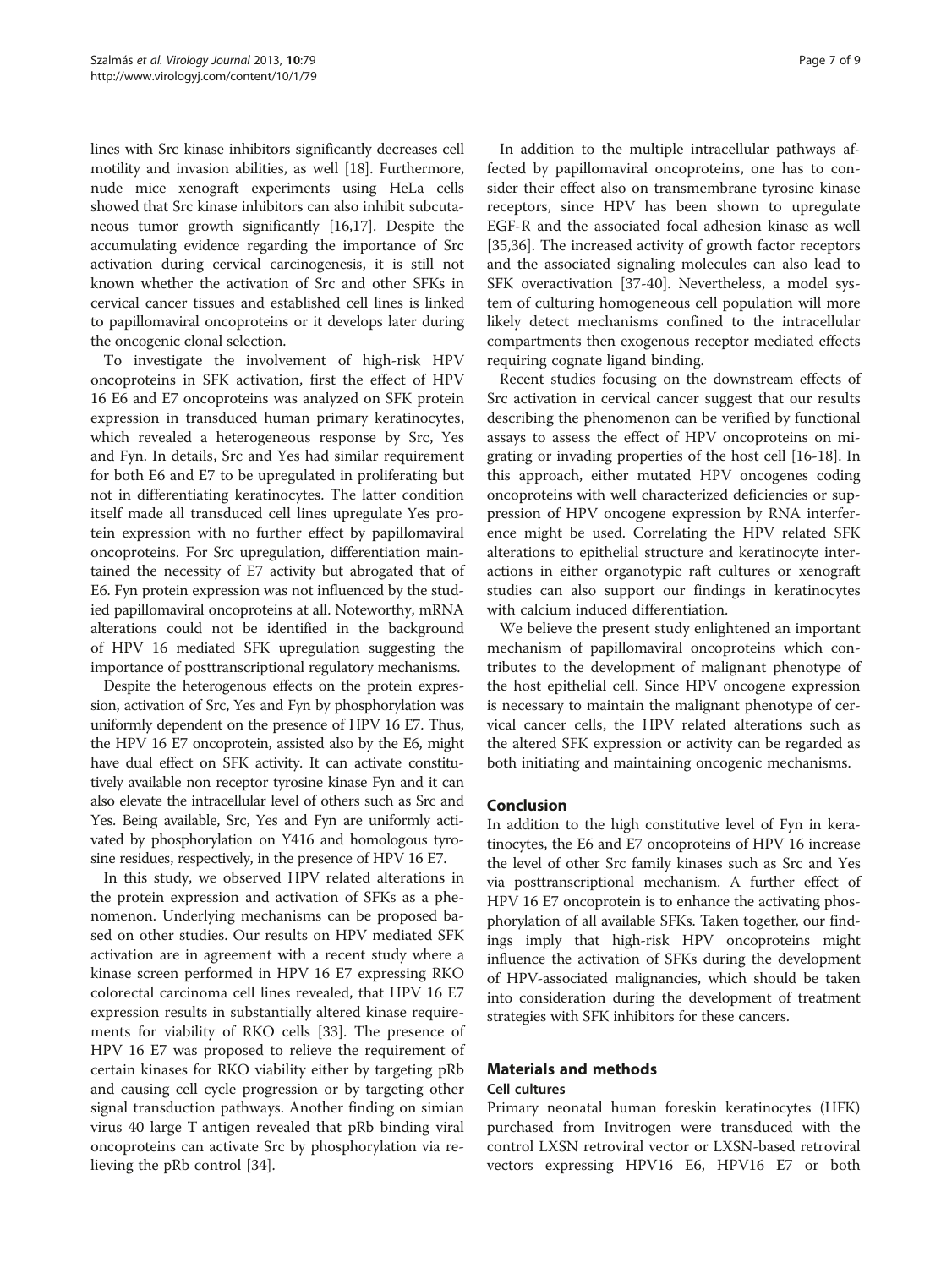HPV16 E6 and E7 genes as described previously [\[26](#page-8-0)]. Infected HFK cells were either cultured in Defined Keratinocyte-Serum Free Medium containing < 0.1 mM calcium (DK-SFM, Invitrogen) to promote proliferation or induced to differentiate by culturing for 24 h in DMEM (Sigma) containing 1.8 mM calcium and 10% fetal calf serum (Gibco).

## Western blot

Proliferating and differentiating HFK cells were collected by trypsin treatment and whole cellular protein extracts were obtained by using RIPA lysis buffer (150 mM NaCl, 1% NP-40, 50 mM Tris–HCl pH 8.0, 0.5% Nadezoxycholate, 0.1% SDS, 0.01% Na-azide, 1 mM EDTA, pH 7.4) supplemented with Complete EDTA-free Protease Inhibitor Cocktail (Roche), 1 mM NaF, and 1 mM Na3VO4. The total protein concentration of the lysates was estimated using Bradford protein assay. The extracts were mixed with Laemmli buffer, incubated at 95°C for 5 minutes, and electrophoresed on 10% SDSpolyacrilamide gel. 25 μg of each sample was loaded per lane. The separated proteins were electrotransferred onto nitrocellulose membrane (GE Healthcare) and after transfer, the membrane was blocked using 3% BSA in phosphate-buffered saline (pH 7.2) containing 0.05% Tween20 (PBST). Membrane was probed with mouse monoclonal anti-p53 (sc-126, Santa Cruz), mouse monoclonal anti-Rb (sc-102, Santa Cruz), mouse monoclonal anti-Src (sc-5266, Santa Cruz), mouse monoclonal anti-Yes (sc-48396, Santa Cruz), mouse monoclonal anti-Fyn (sc-271293, Santa Cruz), rabbit polyclonal anti-pY416 Src (2101, Cell Signaling), or rabbit polyclonal anti-actin (A2066, Sigma) primary antibodies diluted in 3% BSA in PBST. The blot was then incubated with a HRP-conjugated goat anti-mouse (sc-2005, Santa Cruz), or HRP-conjugated goat anti-rabbit (sc-2004, Santa Cruz) at a dilution of 1:10000 in 3% BSA in PBST for 1 h at room temperature. The signals were detected by using SuperSignal West Pico Chemiluminescent Substrate (Pierce) followed by exposure to X-ray film (Thermo Scientific).

## Phospho-kinase array

Protein phosphorylation was detected using the Human Phospho-Kinase Array Kit (Proteome Prolifer Array, R&D Systems). Total protein extracts were prepared from HFK cells transduced by recombinant retroviruses carrying either the control vector (LXSN) or vectors encoding HPV 16 E6, E7, or E6/E7. The signals were detected by using SuperSignal West Pico Chemiluminescent Substrate (Pierce) followed by exposure to X-ray film (Thermo Scientific). The obtained signals were quantified with ImageJ software.

## Quantitative real-time RT-PCR

Total RNA was isolated from cells using TRI reagent (Sigma) according to the manufacturer's instructions and revers transcribed using the High Capacity cDNA Reverse Transcription Kit (Life Technologies). Quantitative real-time PCR was performed on 7500 Real Time PCR System (Life Technologies) using TaqMan Gene Expression Master Mix and Assays according to the manufacturer's recommendations (all from Life Technologies) at a total volume of 20 μl. The applied TaqMan Gene Expression Assays were for Src (SRC; Hs01082246\_m1), Yes (YES; Hs01080041\_g1), Fyn (FYN; Hs00941600\_m1), Hck (HCK; Hs00176654\_m1), and glyceraldehyde 3-phosphate dehydrogenase (GAPDH; 0711024) as endogenous control. Each PCR reaction was performed in triplicate at least three times.

## Statistical analysis

For the analysis of real-time RT-PCR results, the comparative Ct method was used to obtain the Relative Quantification (RQ) values (7500 System SDS Software, version 1.4). Statistical anlysis of gene expression data was performed with two-tailed Student t test with P < 0.05 considered as statistically significant.

To analyse the results of the phospho-kinase arrays, mean and SEM of standardized spot densities were calculated (from two independent experiments with duplicates).

## Abbreviations

AP1: Activator protein 1; ATM: Ataxia telangiectasia mutated; BRCA1: Breast cancer type 1; CDK: Cyclin-dependent kinase; DK-SFM: Defined Keratinocyte-Serum Free Medium; DMEM: Dulbecco's modified Eagle's medium; EDTA: Ethylenediaminetetraacetic acid; HDAC: Histone deacetylase; HFK: Human foreskin keratinocyte; HPV: Human papillomavirus; HRP: Horseradish peroxidase; NaF: Sodium fluoride; Na<sub>3</sub>VO<sub>4</sub>: Sodium orthovanadate; PBS: Phosphate buffered saline; PBST: Phosphate-buffered saline–Tween; PCAF: P300/CBP-associated factor; RB: Retinoblastoma protein; SDS: Sodium dodecyl sulfate; SEM: Standard error of mean; SFK: Src family kinase.

#### Competing interests

The authors declare that they have no competing interests.

## Authors' contributions

AS designed and performed the experiments and drafted the manuscript. EG and GV provided and characterized the human cells used in the experiments. AF, BL, and PC helped in experiments. LG and TK contributed to writing the manuscript. JK participated in the financial support and contributed to writing the manuscript. All authors have read and approved the final manuscript.

## Authors' information

Department of Medical Microbiology, Medical and Health Science Center, University of Debrecen, H4032 Debrecen, Nagyerdei krt. 98., Hungary, Tel: +36-52-255425, Fax: +36-52-255424.

#### Acknowledgement

This study was supported by a grant from the Hungarian Scientific Research Found (OTKA K 81422).

#### Author details

<sup>1</sup>Department of Medical Microbiology, Medical and Health Science Center, University of Debrecen, Nagyerdei Krt. 98, Debrecen 4032, Hungary.